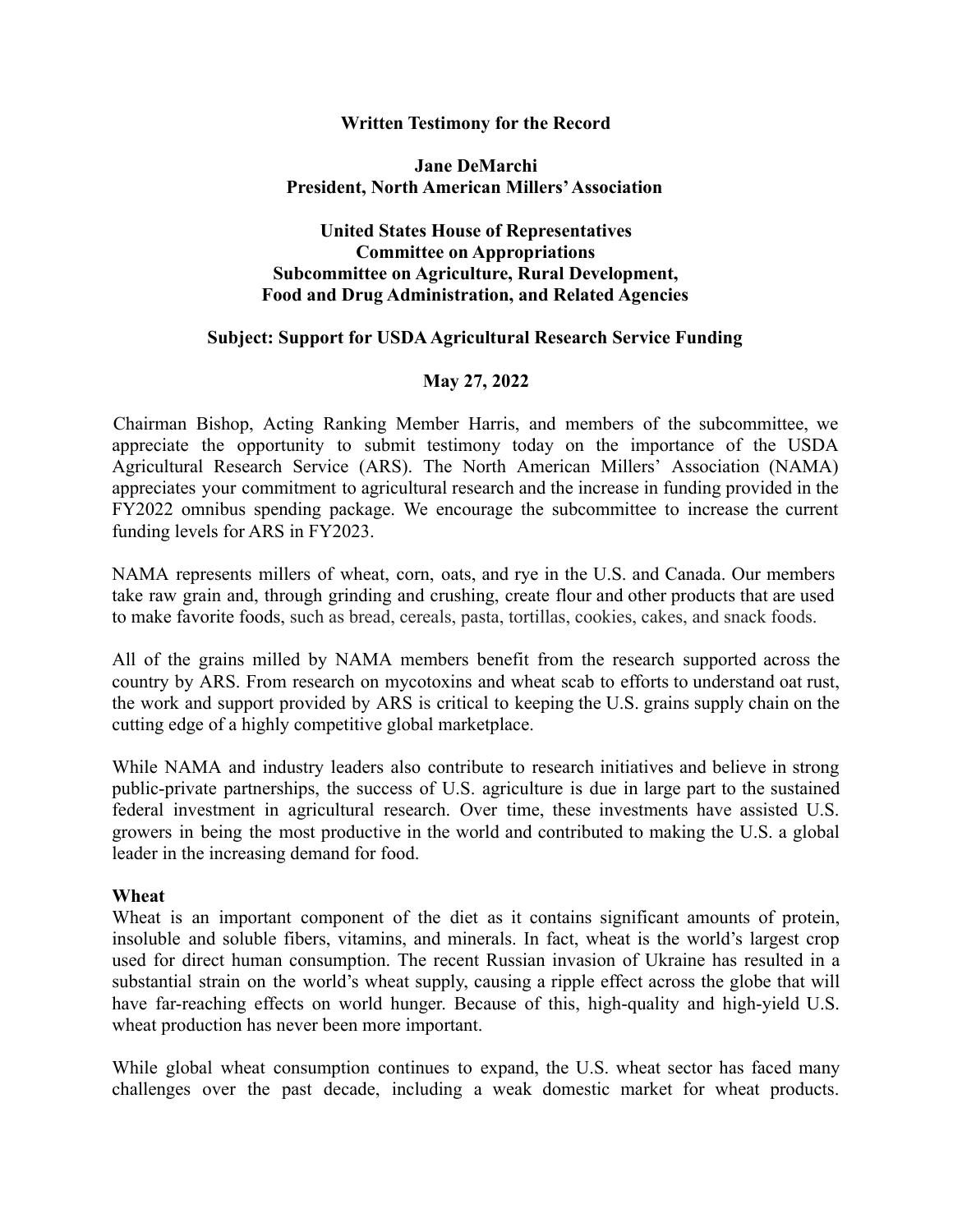According to the USDA Economic Research Service (ERS), U.S. wheat harvested area has dropped by more than thirty million acres, or more than one-third, from its height in 1981. Further, the U.S. share of the global wheat market has also been declining over the past two decades as the European Union and Russia have become more competitive.<sup>1</sup> ARS resources that support activities such as wheat genotyping, quality, genetics, breeding, and pest and disease research are critical to improving the wheat breeds and technologies necessary to provide economical solutions to producers and quality food products to consumers. The U.S. Wheat & Barley Scab Initiative (USWBSI) continues to be a valuable effort as it focuses on the development of scab resistant wheat varieties, disease forecasting, and food safety.

Additionally, ARS contributions to the development of the quality of wheat varieties is critical to improving the end-use quality, uses, and marketability of soft winter (SW) wheat in the eastern U.S. Researchers at the USDA-ARS Soft Wheat Quality Laboratory (SWQL) are working to develop reliable and efficient quality testing methods, perform fundamental research on milling and baking quality characteristics and their genetics, explore extended uses, and perform the comprehensive evaluation of breeding lines for end use quality. Current ARS SW wheat research projects include: 1) development of fast and reliable wheat grain pre-harvest sprouting (PHS) damage estimation test and cracker baking test; 2) establishment of SW wheat quality profiles required for making tortillas and noodles; 3) identification of genes and genetic markers for PHS resistance; 4) development of novel germplasms of reduced starch amylose content, extra soft kernel texture, and early maturity. This kind of research will improve the end-use quality of eastern soft wheat varieties, help regional milling and baking industries identify quality grain, and increase the marketability and value of eastern soft wheat in domestic and overseas markets. The genetic complexity of wheat and overall limited availability of research funds make this work being done by ARS all the more important.

### **Oats**

While consumption of oats in the U.S. has been increasing year over year due to the unique nutritional benefits they provide, U.S. oat production has steadily declined.<sup>2</sup> Because of this, over ninety percent of the oats being milled in the U.S. for staple foods, such as cereal, granola, and oatmeal, are being imported from Canada. Additionally, about eighty-five percent of the oats milled in Canada are imported by the U.S. As Americans continue to look to oats as a heart-healthy, safe, whole-grain addition to their diets, continued investment by the federal government is essential to keep the U.S. at the forefront of improving oat production and quality.

Basic genetic research, including new molecular techniques, plant breeding, research on disease resistance, germplasm enhancement, and research on new and value-added uses will enhance the value of oats and provide benefit to the producer, processor, end-user, and consumer. In addition, oats play an important role in sustainable grain production in the U.S. and provide producers with another crop option. To remain a viable crop, sustaining the progress in oat improvement is imperative. The support provided by ARS for oat research is essential to this progress.

<sup>2</sup> "National Statistics for Oats." USDA National Agricultural Statistics Service.

<sup>1</sup> "Wheat Overview." USDA ERS. https://www.ers.usda.gov/topics/crops/wheat/.

https://www.nass.usda.gov/Statistics\_by\_Subject/result.php?B14DB546-1A63-318B-8A9F-E4FD740124B 7&sector=CROPS&group=FIELD%20CROPS&comm=OATS.